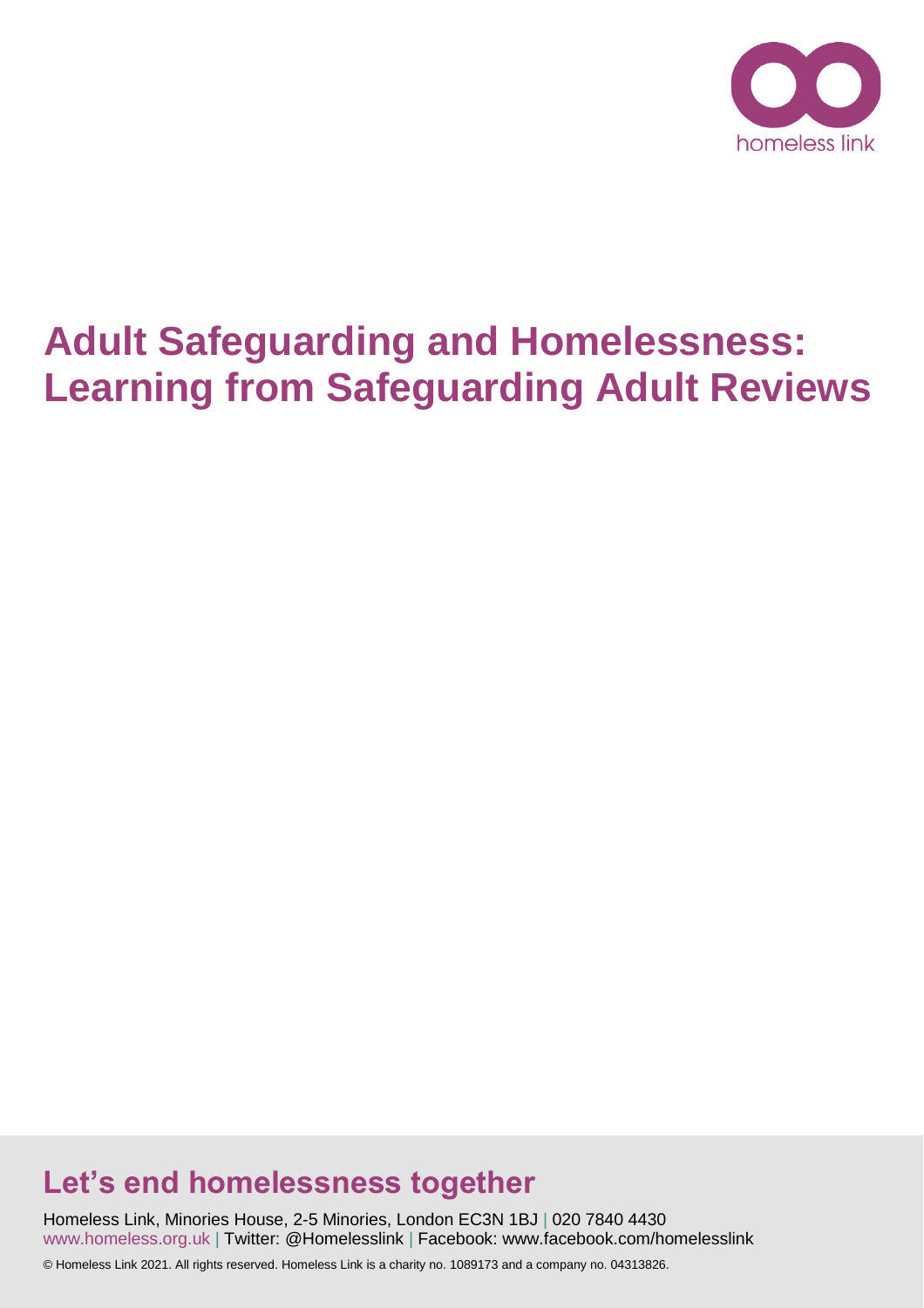# **Adult Safeguarding and Homelessness: Learning from Safeguarding Adult Reviews**

# **Contents**

| Domain three: organisational support for members of the team around the person |  |
|--------------------------------------------------------------------------------|--|
|                                                                                |  |
|                                                                                |  |
|                                                                                |  |
|                                                                                |  |
|                                                                                |  |
|                                                                                |  |

**Produced by:**  Professor Michael Preston-Shoot and the National Practice Development Team

## **Published:**

November 2021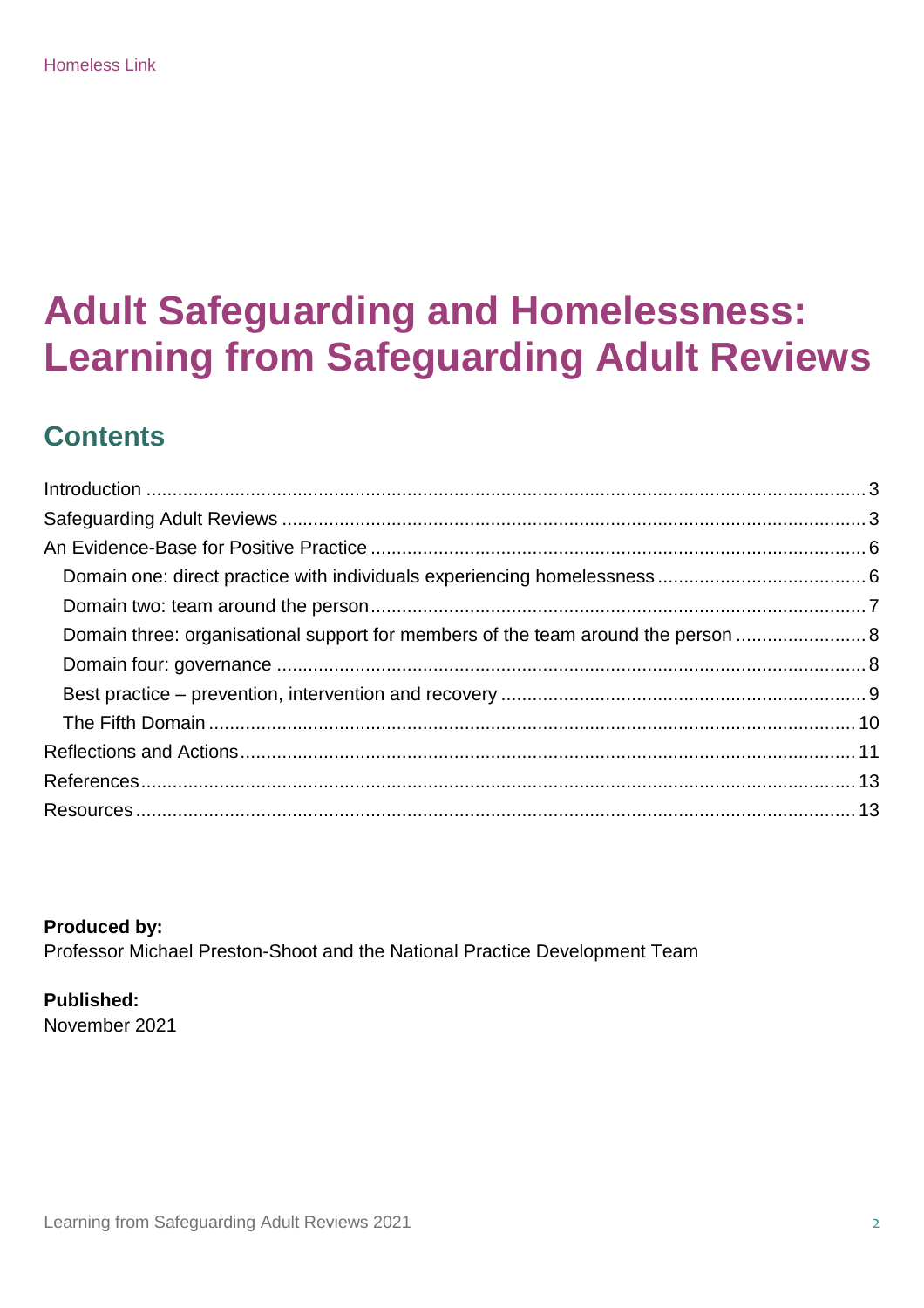# <span id="page-2-0"></span>**Introduction**

The Government's Rough Sleeping Strategy<sup>1</sup>, developed in response to rising concerns and the increased visibility of homelessness as an issue across the country, but particularly in big cities, commented that *"Safeguarding Adult Reviews are powerful tools, which unfortunately are rarely used in the case of people who sleep rough. We will work with Safeguarding Adult Boards to ensure that Safeguarding Adult Reviews are conducted when a person who sleeps rough dies or is seriously harmed as a result of abuse or neglect, whether known or suspected, and there is concern that partner agencies could have worked more effectively to protect the adult. Lessons learned from these reviews will inform improvements in local systems and services".*

This briefing identifies the number of Safeguarding Adult Reviews (SARs) completed in England where homelessness has been a central feature. The learning from these SARs about good practice and practice shortfalls has enabled an evidence-base for positive practice to be developed. This evidence-base can be used by practitioners working with people experiencing homelessness to advocate for best practice. It can be used by operational managers and senior leaders to evaluate what is enabling best practice and to counteract obstacles or barriers.

The evidence-base provides guidance for commissioners and service providers, for managers and practitioners across statutory and third sector agencies, and for Safeguarding Adults Boards (SABs) locally and collectively. The evidence-base represents a set of standards or quality markers against which to evaluate the outcomes in future cases and to guide the development of policies, procedures, services and practice.

# <span id="page-2-1"></span>**Safeguarding Adult Reviews**

#### **The legal mandate**

 $\overline{a}$ 

SABs have an absolute duty to conduct a SAR where an adult with care and support needs has died as a result of abuse and/or neglect, including self-neglect, whether known or suspected, and there is concern that partner agencies could have worked more effectively to protect the person. There is a comparable absolute duty where the person has experienced serious abuse and/or neglect but survived. In these circumstances a review is mandatory. Serious abuse and/or neglect means where the person would have died but for intervention, or where they have experienced permanent harm or reduced capacity or quality of life (DHSC, 2020)<sup>2</sup>. The impact of abuse and neglect can include fear, shame, trauma, suicidal ideation, self-neglect, mental health and/or acute hospital admission, substance misuse, poverty and homelessness. The person does not need to have been in receipt of services as a result of their care and support needs<sup>3</sup>.

SABs may also commission reviews in any other situations involving adults with care and support needs<sup>4</sup>. Such reviews are discretionary. SARs may also be commissioned to explore examples of good practice in order to identify lessons for future cases<sup>5</sup>. This would appear to be an under-utilised or missed opportunity to disseminate learning from positive practice. Not all SABs appear to have grasped the distinction between

<sup>1</sup> <https://www.gov.uk/government/publications/the-rough-sleeping-strategy>

<sup>&</sup>lt;sup>2</sup> Section 44(1), section 44 (2) and section 44(3), Care Act 2014; Statutory Guidance sections 14.162 and 14.163.

<sup>3</sup> Section 44(1), Care Act 2014; Statutory Guidance section 14.165.

<sup>4</sup> Section 44(4), Care Act 2014; Statutory Guidance section 14.163.

<sup>5</sup> Department of Health and Social Care (2020) *Care and Support Statutory Guidance: Issued under the Care Act 2014*. London: The Stationery Office (section 14.164).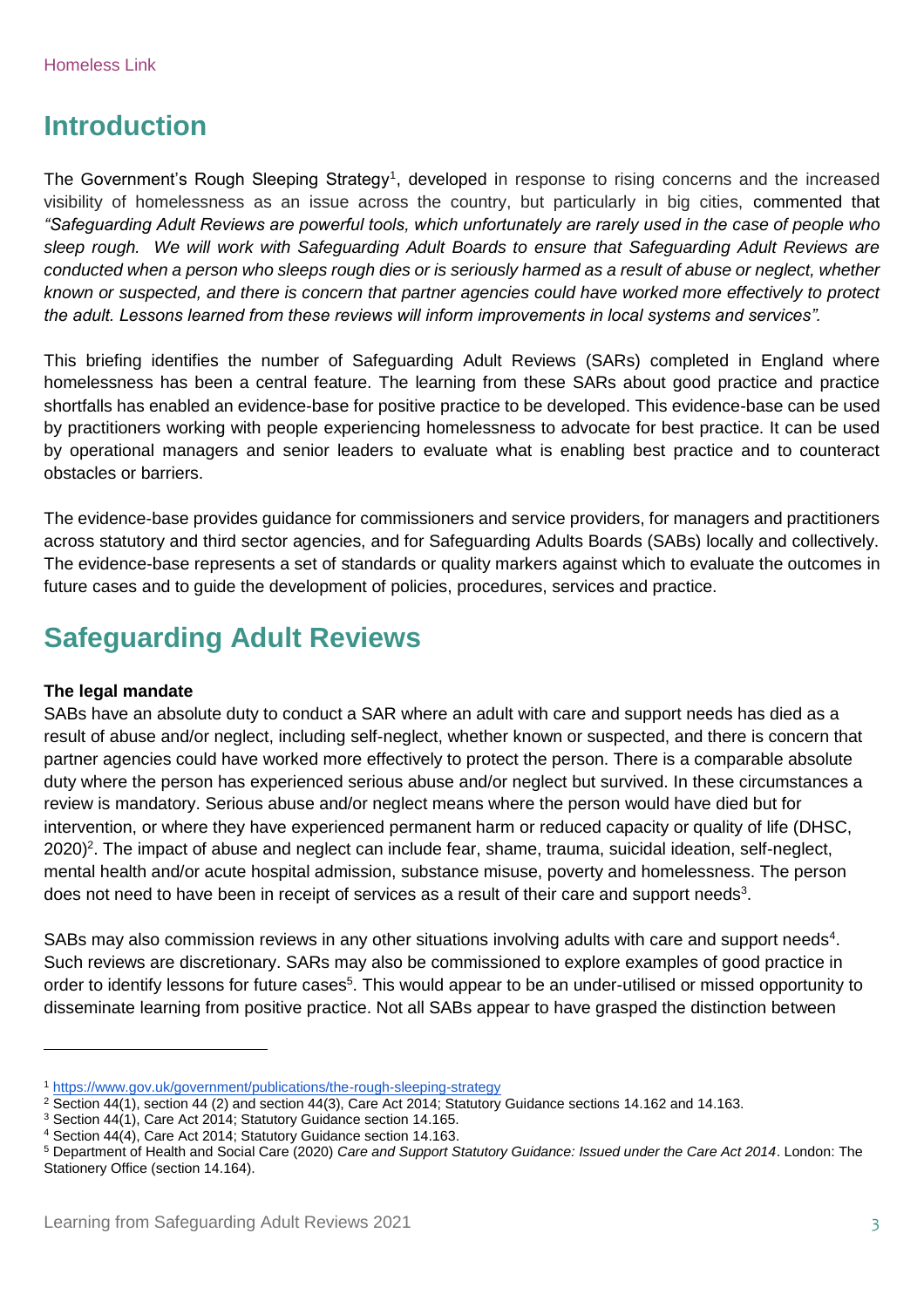mandatory and discretionary reviews, between the absolute duties in sections 44(1), (2) and (3) Care Act 2014 and the discretionary duty within section 44(4) (Preston-Shoot et al., 2020).

The statutory purpose of SARs<sup>6</sup> is to identify the lessons to be learned and apply that learning to other cases. Services have a duty to provide information to enable the SAB to complete a SAR<sup>7</sup>. Once completed, agencies have a duty to cooperate to ensure that lessons are disseminated and learned<sup>8</sup>.

#### **SAR process**

Once a decision to commission a SAR has been taken, SAB partners have discretion as to the methodology to be used<sup>9</sup>. The approach adopted should be proportionate to the scale and complexity of the case(s)<sup>10</sup>. The statutory guidance recommends that the aim should be to complete a SAR within a reasonable time period and, in any event, within six months of initiating it unless there are good reasons otherwise, such as avoidance of prejudicing court proceedings<sup>11</sup>. If the individual is still alive, their involvement should be sought and advocacy<sup>12</sup> provided if they require support to participate. The statutory guidance requires early discussions with the individual, family and friends to agree how they wish to be involved<sup>13</sup>. It further requires<sup>14</sup> that families should be invited and understand how to be involved, with their expectations managed appropriately and sensitively. Practitioners should also be fully involved in reviews<sup>15</sup>.

The statutory guidance<sup>16</sup> advises that terms of reference should be published and openly available, and that SARs should reflect the six adult safeguarding principles. These six principles are set out later in this guidance, applied to homelessness. SABs may decide whether or not to publish SAR reports and/or executive summaries and/or seven-minute briefings. Seven-minute briefings are short documents, usually one page. They identify key points of learning derived from the findings and recommendations in a SAR. They encourage practitioners and managers to reflect on practice, procedures, policy and systems. However, SABs must also provide detail in annual reports of the SARs that have been commissioned or completed, the lessons learned and the actions taken to implement recommendations<sup>17</sup>.

#### **Key definition**

 $\overline{a}$ 

Care and support needs arise from or are related to physical or mental impairment or illness. This can include conditions as a result of physical, mental, sensory, learning or cognitive disabilities or illnesses, substance misuse or brain injury<sup>18</sup>. Many people experiencing homelessness will have care and support needs, but not

<sup>6</sup> Section 44(5), Care Act 2014.

<sup>7</sup> Section 45, Care Act 2014.

<sup>8</sup> Section 6(6)(e), Care Act 2014.

<sup>9</sup> Department of Health and Social Care (2020) *Care and Support Statutory Guidance: Issued under the Care Act 2014*. London: The Stationery Office (section 14.164).

<sup>10</sup> Department of Health and Social Care (2020) *Care and Support Statutory Guidance: Issued under the Care Act 2014*. London: The Stationery Office (section 14.167).

<sup>11</sup> Section 14.173.

<sup>12</sup> Section 67, Care Act 2014.

<sup>13</sup> Department of Health and Social Care (2020) *Care and Support Statutory Guidance: Issued under the Care Act 2014*. London: The Stationery Office (section 14.165).

<sup>14</sup> Section 14.167.

<sup>15</sup> Section 14.167.

<sup>16</sup> Section 14.166.

<sup>17</sup> Department of Health and Social Care (2020) *Care and Support Statutory Guidance: Issued under the Care Act 2014*. London: The Stationery Office (section 14.156 and 14.177).

<sup>18</sup> Care and Support (Eligibility Criteria) Regulations 2014.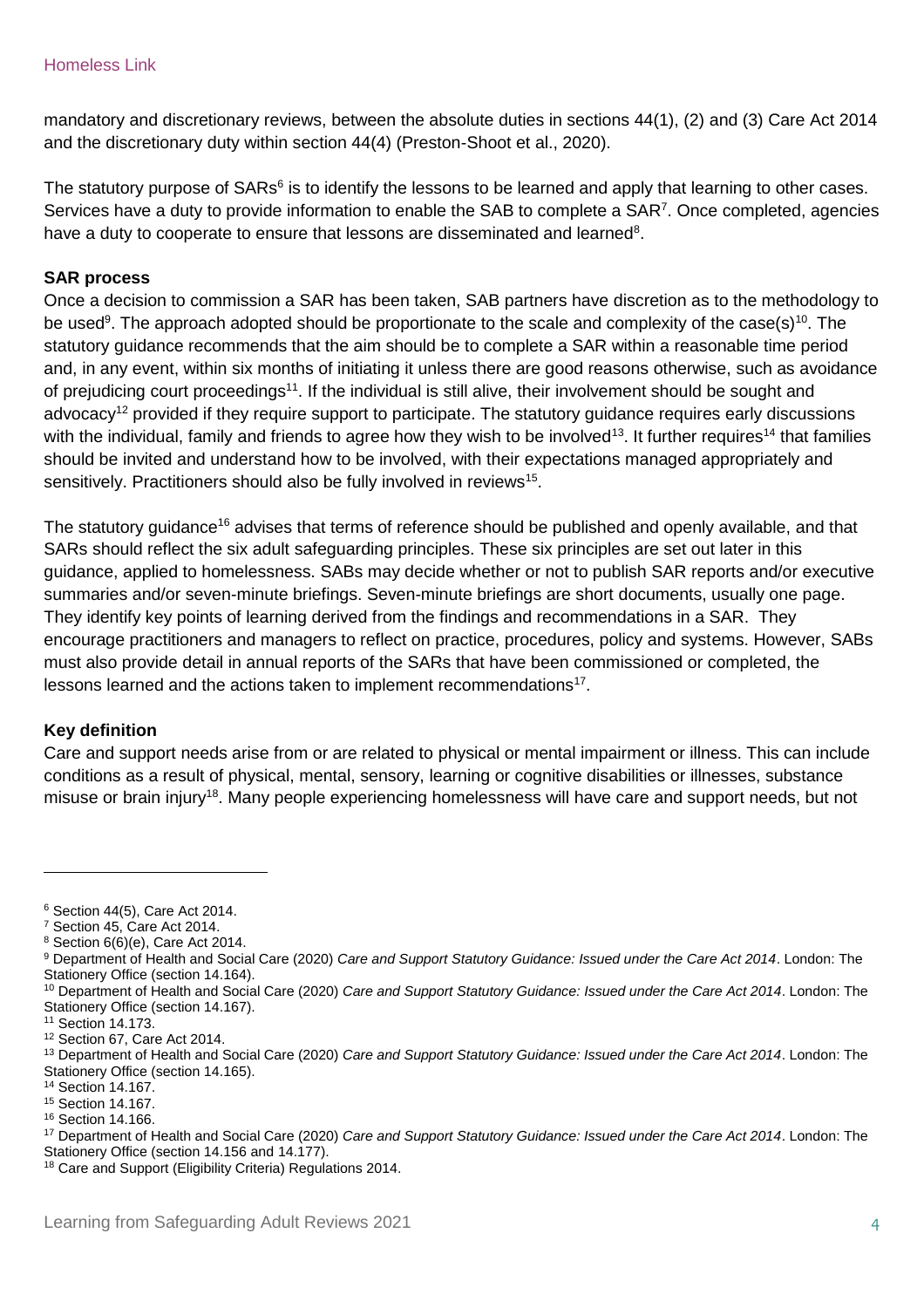all. Mortality reviews, developed by the London Borough of Haringey<sup>19</sup>, represent one approach to reviewing cases where individuals may not have had care and support needs<sup>20</sup>.

#### **Published SARs**

Twenty-five cases in the first national analysis of SARs in England (Preston-Shoot et al., 2020) involved individuals who were or had experienced homelessness. This represented 11% of the sample. An earlier thematic review (Martineau et al., 2019) contained 14 reviews. These sources, coupled with searches of SAB websites, has enabled a compilation of published reviews, the more recent of which should be available on the relevant SAB's website.

| Torbay                        | Ms Y                 | 2011 | <b>Tower Hamlets</b> | Ms C                   | 2019             |
|-------------------------------|----------------------|------|----------------------|------------------------|------------------|
| <b>North Yorkshire</b>        | Robert               | 2012 | <b>Milton Keynes</b> | <b>Adult B</b>         | 2019             |
| Lambeth                       | Mr A                 | 2012 | Camden               | UU                     | 2019             |
| Lambeth                       | Mr D                 | 2016 | Teeside              | Josh                   | 2019             |
| Solihull                      | Mr S                 | 2016 | Gateshead            | Winnie                 | 2019             |
| Southwark                     | Adult A              | 2016 | Leeds                | Thematic               | 2020             |
| Nottingham and                | Adult C              | 2017 | Oxfordshire          | Thematic               | 2020             |
| Nottinghamshire               |                      |      |                      |                        |                  |
| <b>Buckinghamshire</b>        | <b>Adult T</b>       | 2017 | <b>Tower Hamlets</b> | Thematic <sup>21</sup> | 2020             |
| <b>Brighton and Hove</b>      | $\sf X$              | 2017 | Cornwall             | <b>Jack</b>            | 2020             |
| Merseyside                    | Lynn and             | 2017 | North Yorkshire      | lan                    | 2020             |
|                               | <b>Natalie</b>       |      |                      |                        |                  |
| Haringey                      | Robert               | 2017 | Oldham               | Thematic               | 2020             |
| Lincolnshire                  | Thematic             | 2017 | Manchester           | Thematic               | 2020             |
| Wiltshire                     | Adult D              | 2018 | <b>Bexley</b>        | Paul                   | 2020             |
| <b>Essex</b>                  | Frank                | 2018 | Worcestershire       | Thematic               | 2020             |
| <b>Waltham Forest</b>         | Andrew               | 2018 | Calderdale           | Thematic               | 2020             |
| Doncaster                     | <b>Adult G</b>       | 2018 | Northamptonshire     | Jonathan               | 2020             |
| <b>Bexley</b>                 | <b>AB</b>            | 2018 | <b>Tower Hamlets</b> | Mr K                   | ND <sup>22</sup> |
| Manchester                    | <b>AB</b>            | 2018 | Solihull             | Paul                   | <b>ND</b>        |
| Isle of Wight                 | Howard               | 2018 | Stockport            | Katie                  | <b>ND</b>        |
| Devon                         | <b>Adrian Munday</b> | 2018 | Northamptonshire     | Dean                   | 2021             |
| Southampton                   | <b>Adult P</b>       | 2019 | Haringey             | Thematic               | 2021             |
| Newham                        | Mr YI                | 2019 | <b>Kirklees</b>      | Adult N                | 2021             |
| Bournemouth,                  | Harry                | 2019 | City of London &     | <b>MS</b>              | 2021             |
| <b>Christchurch and Poole</b> |                      |      | Hackney              |                        |                  |
| Solihull                      | Rachel               | 2019 | Croydon              | <b>DC</b>              | 2021             |

 $\frac{1}{21}$  Ms H and Ms I.

 $\overline{a}$ 

<sup>22</sup> No date given.

<sup>19</sup> MEAM (2021) Reviewing the Deaths of People facing Multiple Disadvantage. See also Preston-Shoot, M. and Taylor, G. (2022) 'Learning from safeguarding adults reviews and fatality reviews.' In A. Cooper and M. Preston-Shoot (eds) Adult Safeguarding and Homelessness. London: Jessica Kingsley Publishers (pages 174-194).

<sup>&</sup>lt;sup>20</sup> Slides from a presentation delivered by LB Haringey about their mortality reviews can be found [https://homeless.org.uk/statutory](https://homeless.org.uk/statutory-frameworks-resources)[frameworks-resources](https://homeless.org.uk/statutory-frameworks-resources)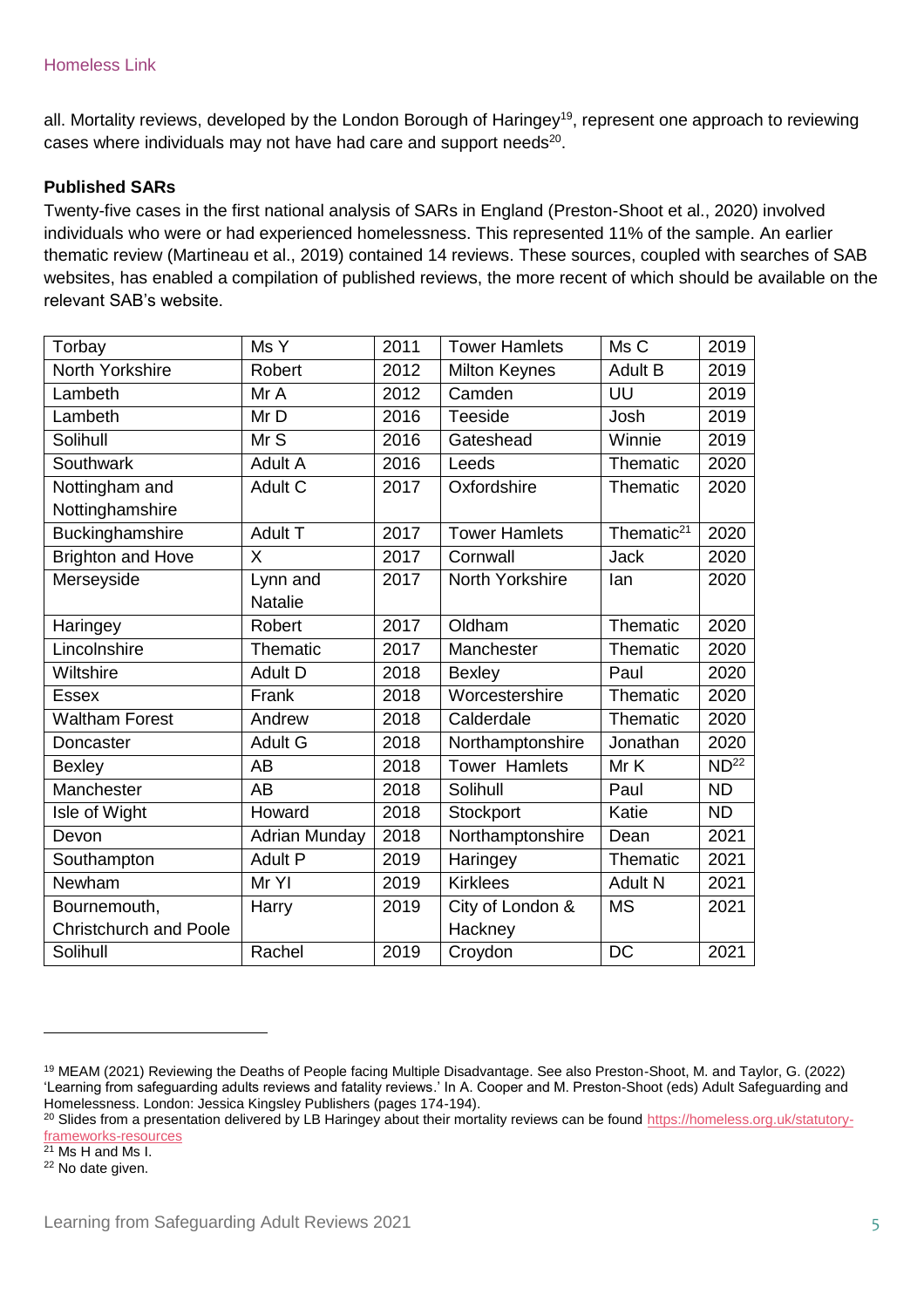# <span id="page-5-0"></span>**An Evidence-Base for Positive Practice**

The SARs identify multiple routes into homelessness, including relationship breakdown, poverty, unemployment, no recourse to public funds, domestic abuse, cuckooing and/or an inability to sustain placements in hostels or temporary accommodation due to anti-social behaviour and/or aggression and exploitation by others. These routes into homelessness are often accompanied by a lived experience that includes adverse childhood experiences, loss and trauma, mental health problems, physical ill-health and/or disability, suicidal ideation, self-neglect and substance misuse.

#### **Good practice**

Examples of good practice include the rapport that practitioners develop with people experiencing homelessness, demonstrations of humanity, and the quality of support being offered. There are positive assessments of colocation, where practitioners from different disciplines work together to address a person's accommodation, physical and/or mental health needs, and/or care and support needs. There are examples of timely referrals to enlist the involvement of other agencies, including adult safeguarding, and the provision of emergency accommodation. Good practice was also found regarding coordination of services, with clarity about the roles, remits and responsibilities of different services around the person.

#### **Practice shortfalls**

However, consistent and repetitive findings of practice shortcomings are reported. These include assumptions that individuals are making "lifestyle choices" rather than showing professional curiosity to explore whether a person is unwilling and/or unable to address their circumstances. There are examples of missing or significantly delayed and incomplete assessments of risk, mental capacity, mental health, and care and support needs. Pathways through which practitioners can seek to engage other services are too often unclear or, through use of thresholds and eligibility criteria, unavailable. Referrals of adult safeguarding concerns, using the criteria in Section 42(1) Care Act 2014, do not result in enquiries using the provision in Section 42(2), and the failure to escalate concerns is often noted. An often reported shortcoming is the failure to bring practitioners and services together to share information, assess needs and risks, agree upon a lead agency and key worker to coordinate a response, and devise and implement a risk management plan. Some SARs also note the failure to consider and use different legal options, such as provisions in the Homelessness Reduction Act 2017, especially the duty to refer, the Human Rights Act 1998 and the Court of Protection provision in the Mental Capacity Act 2005.

The learning from SARs translates into an evidence-base that spans four domains (Preston-Shoot, 2020). Each agency should regularly undertake an appreciative enquiry or temperature check to ascertain to identify what is enabling and what is hindering best practice. The evidence-base aligns closely with feedback received from people with lived experience and from research (Preston-Shoot, 2021).

## <span id="page-5-1"></span>**Domain one: direct practice with individuals experiencing homelessness**

Direct practice with the adult should be characterised by:

 A person-centred approach that comprises proactive rather than reactive engagement, and a detailed exploration of the person's wishes, feelings, views, experiences, needs and desired outcomes in line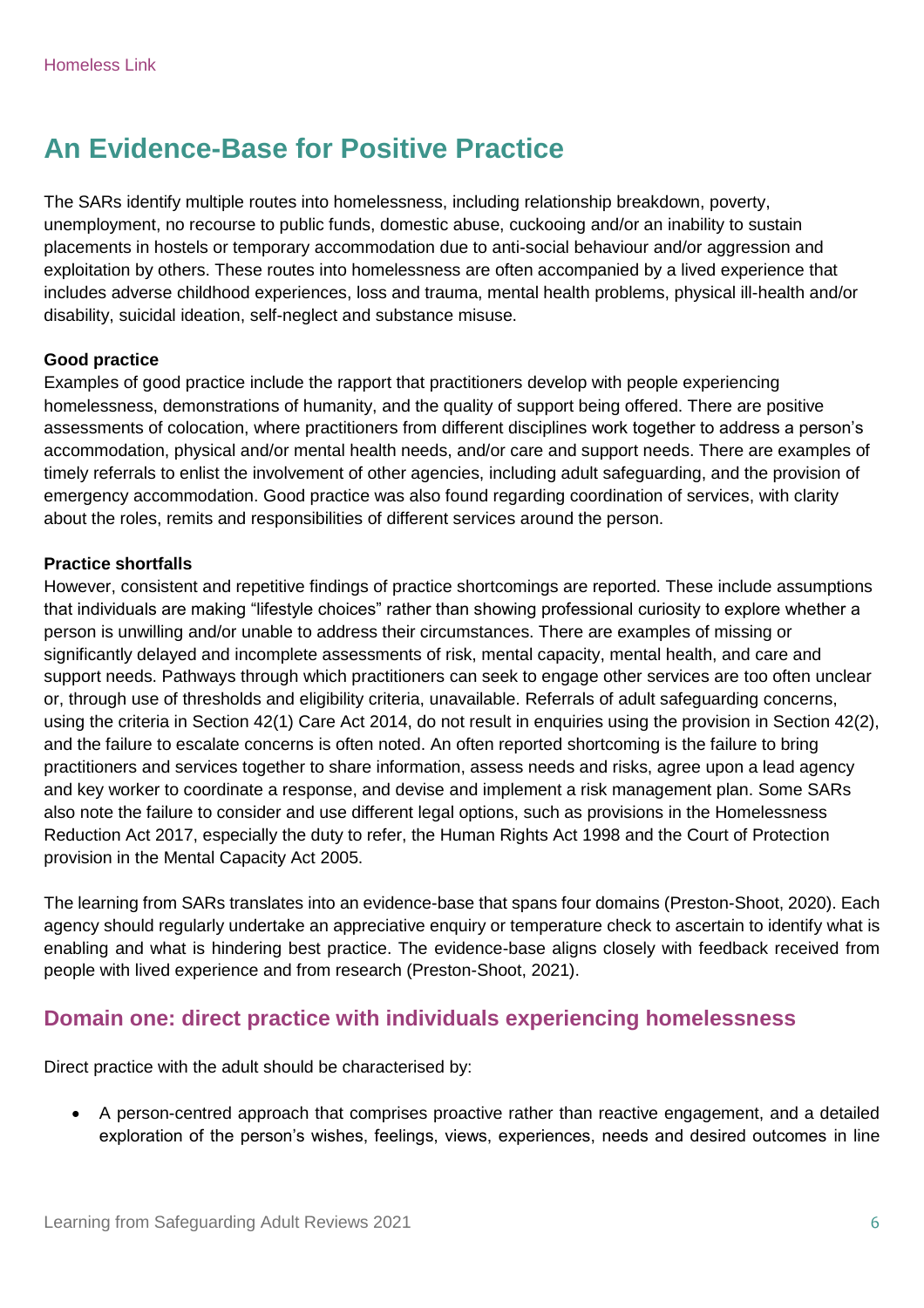with the principle of Making Safeguarding Personal; work to build motivation with a focus on a person's fluctuating and conflicting hopes, fears and beliefs, and the barriers to change;

- A combination of concerned and authoritative professional curiosity appears helpful, characterised by gentle persistence, skilled questioning, conveyed empathy and relationship-building skills; early and sustained intervention includes supporting people to engage with services, assertive outreach and maximising the opportunities that each encounter brings;
- When faced with service refusal, there should be a full exploration of what may appear a lifestyle choice, with detailed discussion of what might lie behind a person's refusal to engage, recognising that how people engage may be due to past experience and/or how services are organised; failing to explore "choices" prevents deeper analysis;
- It is helpful to build up a picture of the person's history, and to address this "backstory", which may include recognition of and work to address issues of loss and trauma in a person's life experience that can underlie refusals to engage or manifest themselves in repetitive patterns;
- Contact should be maintained rather than the case closed so that trust can be built up;
- Comprehensive risk assessments are advised, especially in situations of service refusal and/or nonengagement, using recognised indicators to focus work on prevention and mitigation;
- Where possible involvement of family and friends in assessments and care planning but also, where appropriate, exploration of family dynamics, including the cared-for and care-giver relationship;
- Thorough mental health and mental capacity assessments, which include consideration of executive capacity; assumptions should not be made about people's capacity to be in control of their own care and support; nor should assumptions automatically be made that apparently unwise decisions are indicative of a lack of mental capacity $^{23}$ ;
- Careful preparation at the point of transition, for example hospital discharge, prison discharge, end of probation orders and placement commissioning;
- Use of advocacy where this might assist a person to engage with assessments, service provision and treatment;
- Thorough social care assessments, care plans and regular reviews, comprehensive enquiries into a person's rehabilitation, resettlement and support needs; taking into account the negative effect of social isolation and housing status on wellbeing; undertaken where the person is rather than simply expecting them to engage at times and locations specified by assessors.

## <span id="page-6-0"></span>**Domain two: team around the person**

The work of the team around the adult should comprise:

- Inter-agency communication and collaboration, working together, coordinated by a lead agency and key worker in the community to act as the continuity and coordinator of contact, with named people to whom referrals can be made; the emphasis is on integrated, whole system working, linking services to meet people's complex needs;
- A comprehensive approach to information-sharing, so that all agencies involved possess the full rather than a partial picture;
- Detailed referrals where one agency is requesting the assistance of another in order to meet a person's needs;

 $\overline{a}$ 

<sup>&</sup>lt;sup>23</sup> See our guidance on the Mental Capacity Act: www.homeless.org.uk/our-work/resources/guidance-on-mental-capacity-act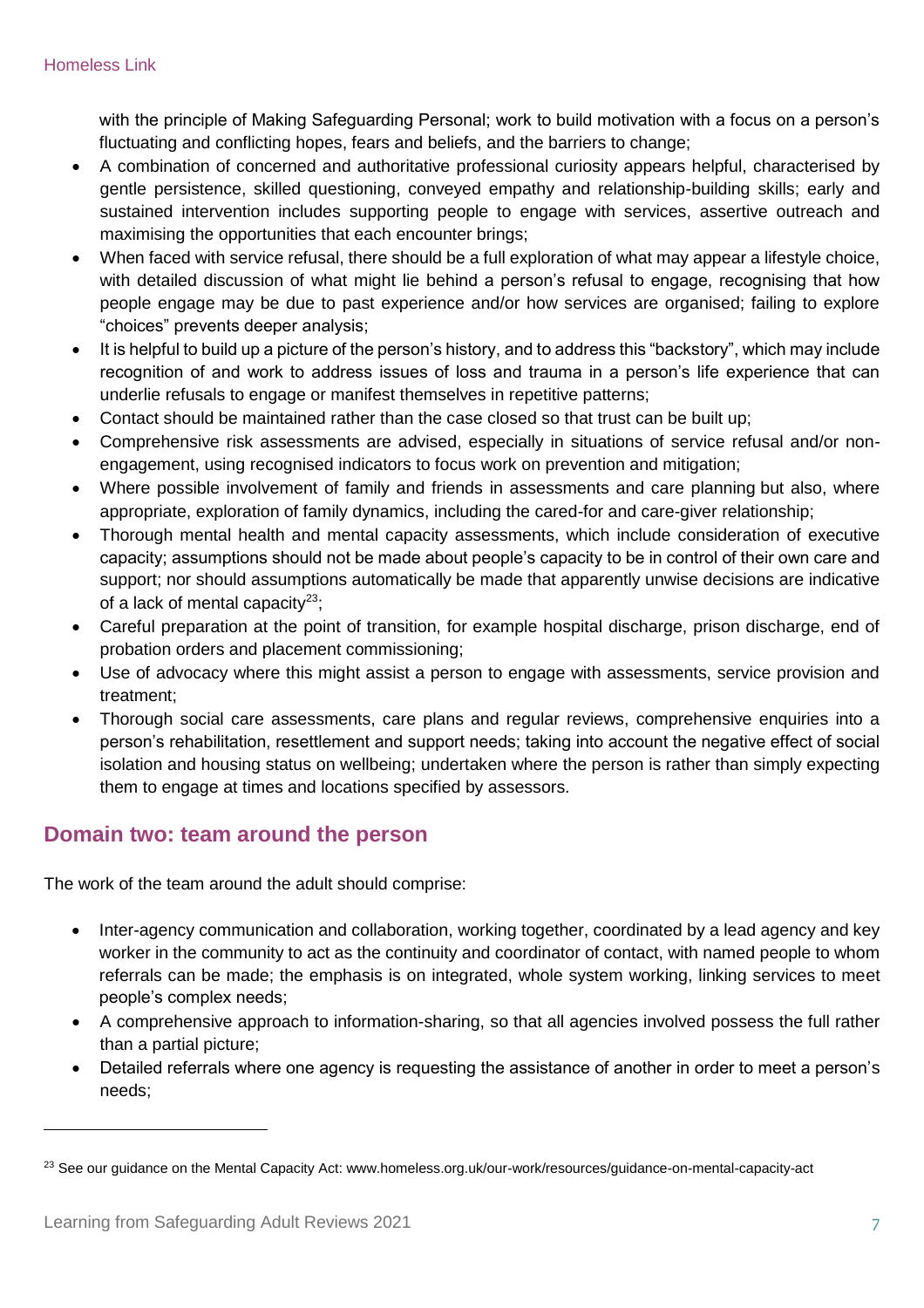- Multi-agency meetings that pool information and assessments of risk, mental health and mental capacity, agree a risk management plan, consider legal options and subsequently implement planning and review outcomes;
- Use of policies and procedures for working with adults who self-neglect and/or demonstrate complex needs associated with multiple exclusion homelessness, with specific pathways for coordinating services to address such risks and needs as suitable accommodation on discharge from prison or hospital;
- Use of the duty to enquire (section 42, Care Act 2014) where this would assist in coordinating the multiagency effort, sometimes referred to as safeguarding literacy;
- Evaluation of the relevance of diverse legal options to assist with case management, sometimes referred to as legal literacy;
- Clear, up-to-date and thorough recording of assessments, reviews and decision-making; recording should include details of unmet needs.

## <span id="page-7-0"></span>**Domain three: organisational support for members of the team around the person**

The organisations around the team should provide:

- Supervision and support that promote reflection and critical analysis of the approach being taken to each case, especially when working with people who are hard to engage, resistant and sometimes hostile;
- Access to specialist legal, mental capacity, mental health and safeguarding advice;
- Audit decision-making about referrals of adult safeguarding concerns;
- Case oversight, including comprehensive commissioning and contract monitoring of service providers;
- Joint commissioning of providers of health, social care and housing following review of gaps in , informed by feedback from people with lived experience and frontline practitioners;
- Agreed indicators of risk that are formulated into a risk assessment template that will guide assessments and planning;
- Seek assurance that available guidance is embedded into practice;
- Attention to workforce development, including training, and workplace issues, such as staffing levels, organisational cultures and thresholds;
- Promote trauma-informed practice and recognition of the interface between homelessness and selfneglect.

## <span id="page-7-1"></span>**Domain four: governance**

SABs should:

- Ensure that multi-agency agreements are concluded and then implemented with respect to working with high risk individuals; this will include the operation of MAPPA, MARAC, MASH and other complex case or multi-agency panel arrangements, responding to anti-social behaviour, domestic abuse, offending (community safety) and risks; strategic agreements and leadership are necessary for the cultural and service changes required;
- Develop, disseminate and audit the impact of policies and procedures regarding homelessness, ensuring that they contain explicit references to, and pathways into adult safeguarding;
- Review the interface between housing/homelessness and adult social care, mental health, and adult safeguarding, and include housing in multi-agency policies and procedures;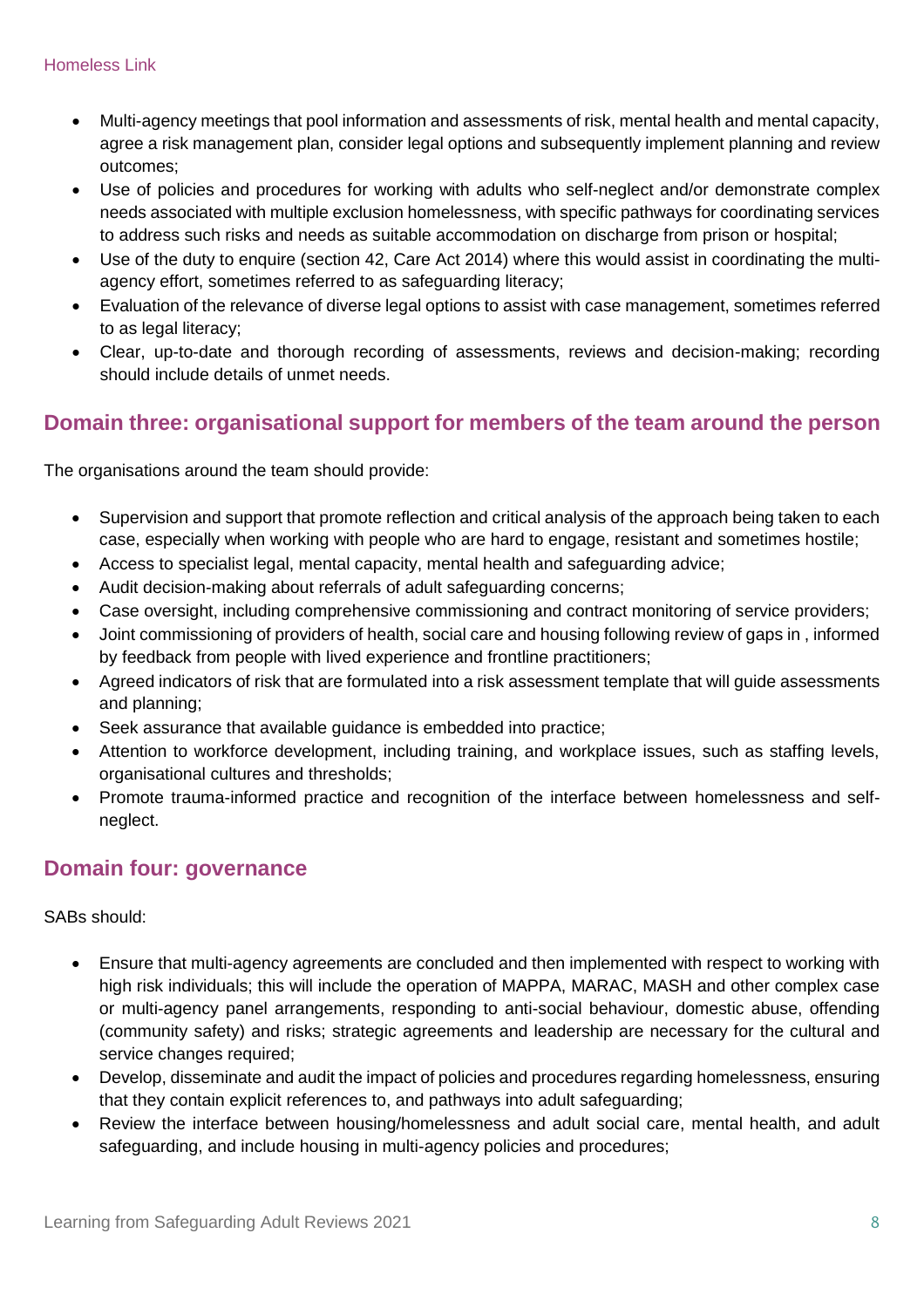- Establish a system to review the deaths of homeless people and/or as a result of alcohol/drug misuse where the SAR criteria are not met $24$ ;
- Work with Community Safety Partnerships, Health and Wellbeing Boards and partnership arrangements for safeguarding children and young people, to coordinate governance, namely strategic leadership and oversight of the development and review of policies, procedures and practice;
- Provide or arrange for the provision of workshops on practice and the management of practice with adults who experience homelessness, including a focus on self-neglect, trauma-informed and strengthbased approaches, substance misuse and dual diagnosis.
- Audit the impact of the recommendations from completed SARs.

## <span id="page-8-0"></span>**Best practice – prevention, intervention and recovery**

Another way of capturing the evidence for best practice, reflective of different components within the four domains, adopts the three strands of prevention, intervention and recovery used in the Government's aforementioned rough sleeping strategy<sup>25</sup>. Thus:

- Prevention Strong governance and system-wide leadership, involving care and support, criminal justice and community safety; multi-agency strategies that cover different routes into homelessness and street-based lives (transient, frequent and embedded); hub and spoke model (core team linking with statutory and community services, groups and resources).
- Intervention Joint commissioning; co-location and multi-disciplinary working; trauma-informed practice; persistence, assertiveness, support to manage disengagement and, sometimes, enforcement.
- Recovery Not just housing provision; not just time-limited support; wrap-around support that sees the person, their strengths and their needs; high support and high challenge; a focus on people alongside place.

### **Six adult safeguarding principles for work involving homelessness**

The statutory guidance<sup>26</sup> promotes six principles that should characterise adult safeguarding. Applied to work concerned with people experiencing homelessness, the six principles reinforce the component of the evidence-base as follows:

- 1. Empowerment look beyond the presenting problem to the backstory; make every adult matter; listen, hear and acknowledge.
- 2. Prevention commissioning to avoid revolving doors and to provide integrated wrap-around support; transitions as opportunities.
- 3. Protection address risks of premature mortality.
- 4. Partnership no wrong door; make every contact count.
- 5. Proportionality minimise risk; judge the level of intervention required.
- 6. Accountability get the governance right.

<span id="page-8-1"></span> $\overline{a}$ 

<sup>24</sup> See our related guidance: https://www.homeless.org.uk/taking-action-when-someone-dies-while-street-homeless

<sup>25</sup> Leeds Safeguarding Adults Board and Safer Leeds (2020) "*Understanding and Progressing the City's Learning of the Experience of People Living a Street-Based Life in Leeds*."

<sup>26</sup> Section 14.13.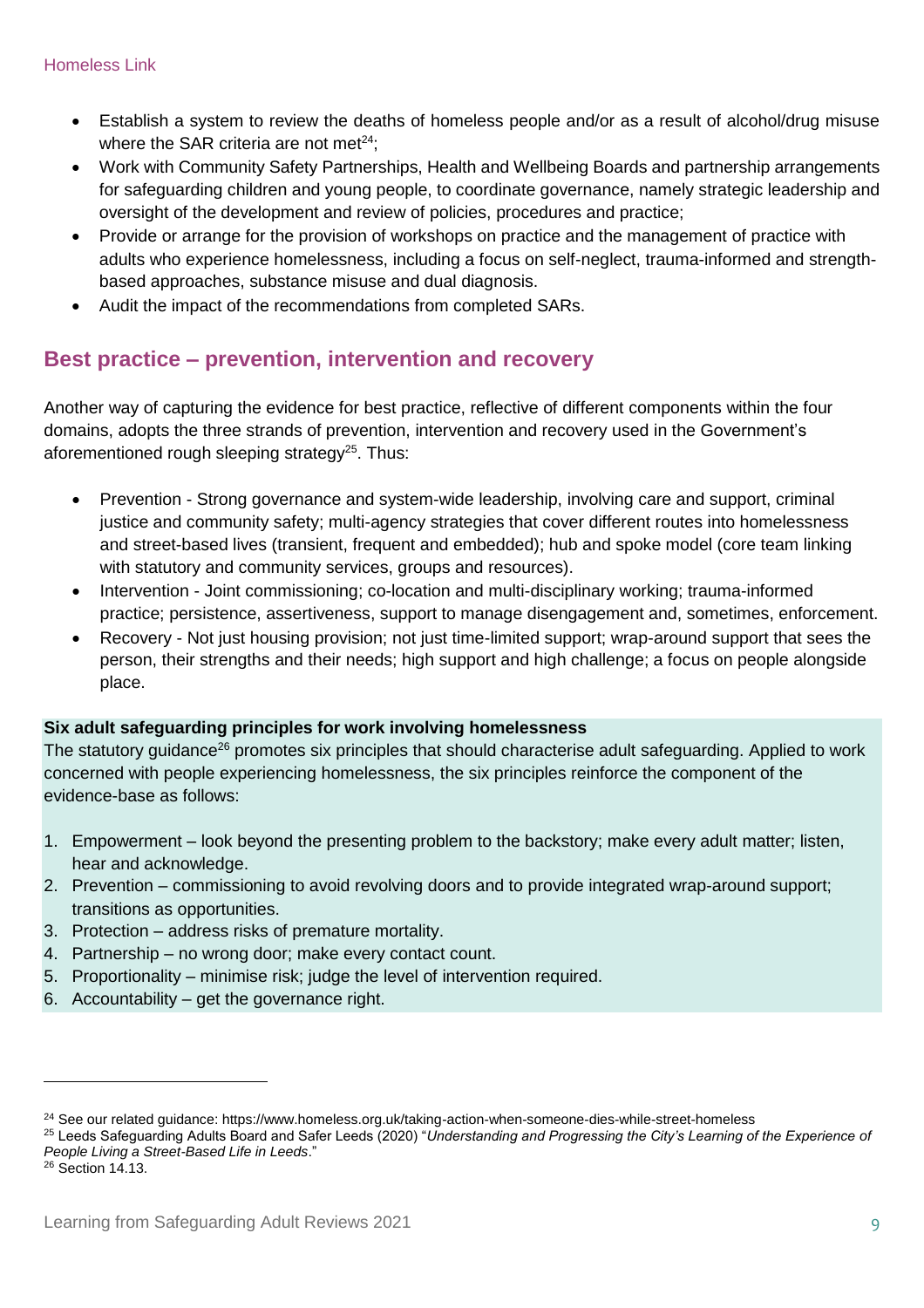## **The Fifth Domain**

Safeguarding adults experiencing homelessness is situated in a legal, policy and financial context. This has impacted, often unhelpfully, on services and practice. Legal rules and national policy, for instance with respect to people with no recourse to public funds, have restricted accommodation options and increased rather than decreased the risks associated with being homeless. The legal rules concerned with care and support and with housing are fragmented rather than aligned, using different language and concepts of eligibility. Financial austerity combined with policies on social housing and welfare benefits have impacted adversely on the availability of services and also increased the risks of becoming locked into homelessness (Weal, 2020). This context has severely restricted how SABs and partner agencies can make a difference for people experiencing multiple exclusion homelessness locally. SARs comment only infrequently on this context (Preston-Shoot et al., 2020).

The government's response to the COVID-19 pandemic regarding people experiencing homelessness has demonstrated what can be achieved when the legal, policy and financial context shifts, when combined action is taken to ensure that people have accommodation and the wrap-around support to sustain it. Positive outcomes from "everybody in" and Housing First have been reported (Preston-Shoot, 2021).

The interim report of the Kerslake Commission<sup>27</sup> has also recognised that ultimately investment in prevention is a more cost effective approach. It recommends a combination of government support and collaboration across and between key service providers to build on the lessons learned from the Everyone In initiative. It notes that this response to the COVID-19 pandemic saved lives and enabled many people who had been experiencing homelessness to move on into longer-term accommodation. This report also recommends a whole system approach, recognising that seeing homelessness as a public health rather than simply a housing issue led to better partnership working, understanding and treatment. The report observes the importance of good quality accommodation, food and in-reach multi-agency services but criticises short-term funding. It recommends that government leads on provision of affordable housing, pathways beyond hostels, and welfare support. It too recommends reversal of disinvestment in drug and alcohol services and retention of welfare changes and the derogation of rules on priority need, local connection and no recourse to public funds.

The final report of the Kerslake Commission<sup>28</sup> makes recommendations to both central government and local authorities. Recommendations for central government include extending the duty to refer (Homelessness Reduction Act 2017) to incorporate a duty on services to collaborate, building on the Everyone-In programme and retaining the welfare changes introduced at the outset of the pandemic, and reviewing law and policy concerning people with no recourse to public funds. Among the recommendations for local authorities and their partners are the development of integrated homelessness and health strategies, long-term strategic planning for managing winter peaks, the development of professional accreditation for staff working in the homelessness sector, and ensuring that new ICS arrangements tackle health inequalities and provide trauma and psychologically-informed services.

 $\overline{a}$ 

<sup>27</sup> McCulloch, L. with Cookson, E, Currie, H., Kulkarni, D., Orchard, B and Piggott, H. (2021) *The Kerslake Commission on Homelessness and Rough Sleeping: When We Work Together – Learning the Lessons. Interim Report*. London: St Mungo's. <sup>28</sup> Kerslake Commission on Homelessness and Rough Sleeping (2021) *A New Way of Working: Ending Rough Sleeping Together.*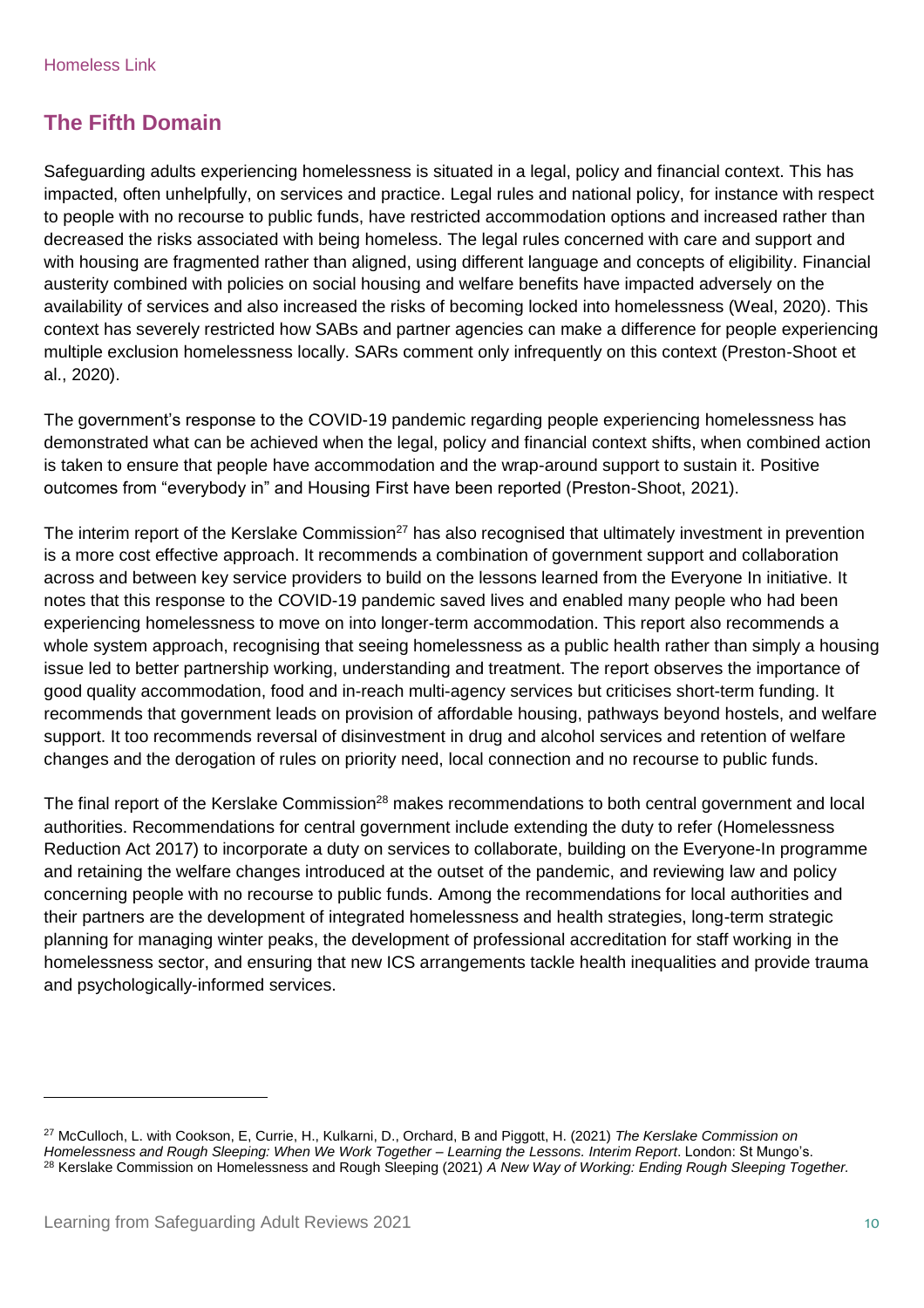# <span id="page-10-0"></span>**Reflections and Actions**

It is a truism but adult safeguarding is everyone's responsibility. Whatever your role when working with people experiencing homelessness, who may well have care and support needs, the availability of an evidence-base for positive practice enables you to shape your own practice and to question how statutory and third sector agencies are responding. The questions that follow are examples of how you might take forward the learning from this briefing.

| <b>Key questions for practitioners</b>                                                                                                                                                                                                                                                                                                                                                                                                                                                                                                                                                                                                                                                                                                                                                                                                             | <b>Suggested actions</b>                                                                                                                                                                                                                                                                                                                                                                                                                                                                                                                                                                                                                                                                                                                                                                            |
|----------------------------------------------------------------------------------------------------------------------------------------------------------------------------------------------------------------------------------------------------------------------------------------------------------------------------------------------------------------------------------------------------------------------------------------------------------------------------------------------------------------------------------------------------------------------------------------------------------------------------------------------------------------------------------------------------------------------------------------------------------------------------------------------------------------------------------------------------|-----------------------------------------------------------------------------------------------------------------------------------------------------------------------------------------------------------------------------------------------------------------------------------------------------------------------------------------------------------------------------------------------------------------------------------------------------------------------------------------------------------------------------------------------------------------------------------------------------------------------------------------------------------------------------------------------------------------------------------------------------------------------------------------------------|
| Where does your practice correspond with the<br>components of effective practice outlined in this<br>document?<br>What supports you to deliver support and<br>services in line with the good practice outlined in<br>this document?<br>Where does the practice of other services<br>correspond with the components of effective<br>practice outlined in this document?<br>What gets in the way of practicing in line with the<br>evidence-base?<br>How might you advocate for individuals<br>experiencing homelessness with whom you are<br>working?<br>What escalation pathways are open to you when<br>you are concerned about risk?<br>How might you advocate for policy,<br>organisational and system change to enable<br>practice to mirror more closely "what good looks"<br>like"?<br>Do you know how to refer cases for a possible<br>SAR? | Undertake an appreciative enquiry or a<br>$\bullet$<br>temperature on your practice.<br>Undertake an appreciative enquiry or<br>$\bullet$<br>temperature check with your colleagues,<br>perhaps in team meetings.<br>Read and present to your colleagues key<br>$\bullet$<br>findings from SARs.<br>Identify the enablers that support your best<br>practice.<br>Identify the barriers or obstacles to best<br>$\bullet$<br>practice.<br>Raise your concerns with your supervisors<br>and team managers.<br>Consult the local SAB website and read<br>policies and procedures, including on how to<br>raise an adult safeguarding concern and how<br>to refer a case for a possible SAR.<br>Check out the training, resources and<br>guidance included in the resource section of<br>this document. |
|                                                                                                                                                                                                                                                                                                                                                                                                                                                                                                                                                                                                                                                                                                                                                                                                                                                    |                                                                                                                                                                                                                                                                                                                                                                                                                                                                                                                                                                                                                                                                                                                                                                                                     |

| Key questions for operation managers                | <b>Suggested actions</b>                           |
|-----------------------------------------------------|----------------------------------------------------|
| How closely does practice correspond with the       | Undertake an appreciative enquiry or a             |
| components of effective practice and                | temperature check on how you and practitioners     |
| management of practice outlined in the              | experience of adult safeguarding work.             |
| evidence-base?                                      | Share your reflections with other managers in      |
| What supports practice in line with the evidence-   | your service and in other organisations.           |
| base?                                               | Access published SARs and draw out and             |
| What gets in the way of practising in line with the | disseminate the implications of their findings for |
| evidence-base?                                      | local policy, procedures and practice.             |
| How might you advocate for individuals              | Identify the enablers that support best practice   |
| experiencing homelessness with whom your            | and the barriers to best practice.                 |
| service is working?                                 | Raise any concerns with your managers.             |
|                                                     |                                                    |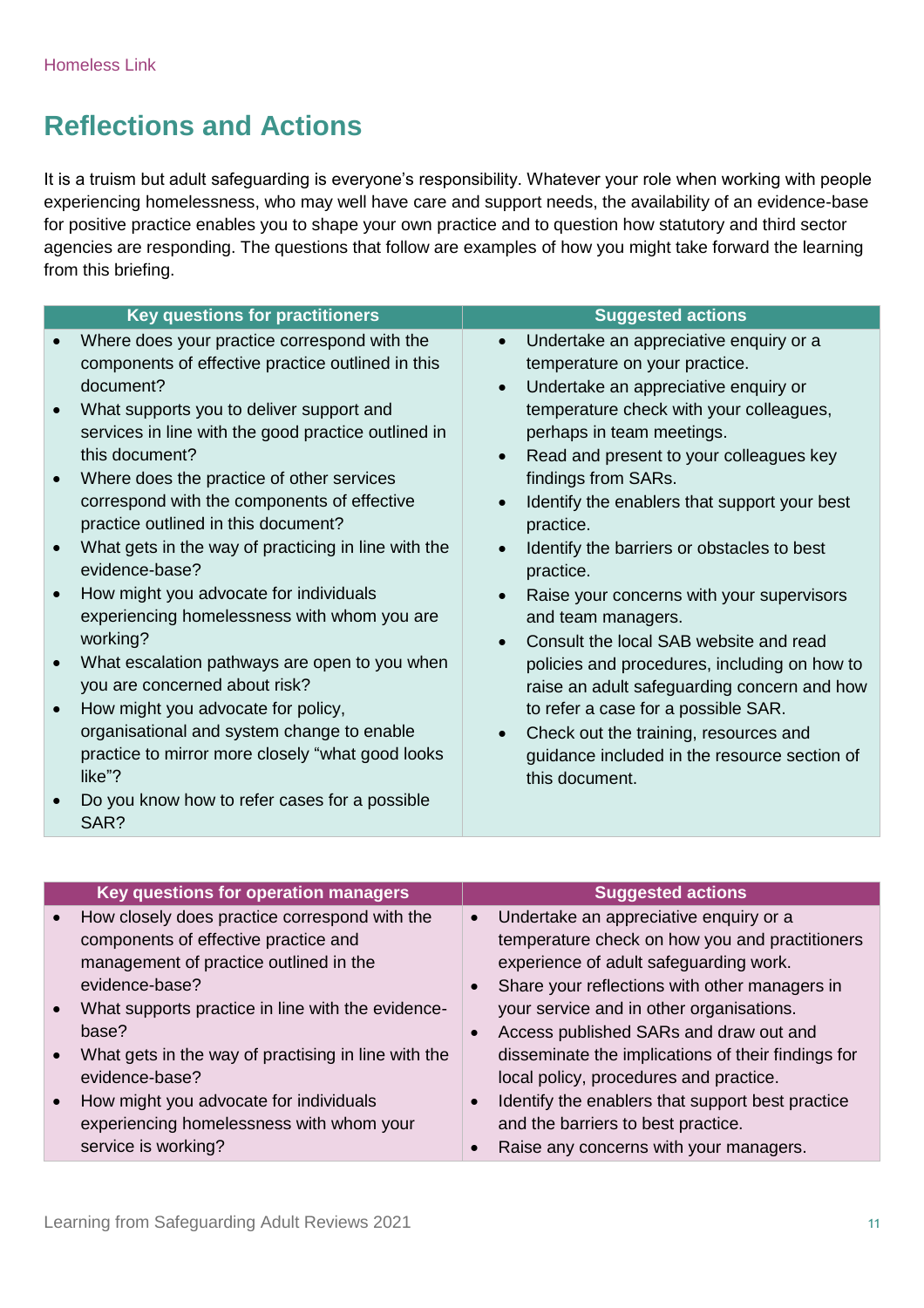## Homeless Link

<span id="page-11-0"></span>

| What escalation pathways are open to you when<br>you are concerned about unmet need or risks<br>that are not being managed or mitigated<br>effectively?<br>How can you promote and support effective<br>practice when working with adults who<br>experience multiple exclusion homelessness?<br>Do you know how to refer cases for a possible<br>SAR?                                                                                                                                                                                                                                                                                                                                                                                                                                                                                                                                                                                                                                                                                                                                       | Consult the local SAB website and read policies<br>$\bullet$<br>and procedures, including on how to raise an<br>adult safeguarding concern and how to refer a<br>case for a possible SAR.<br>Develop relationships with your local Adult Social<br>Care department to improve partnership working<br>and share learning.                                                                                                                                                                                                                                                                                                                                                                                                                                                                                                          |
|---------------------------------------------------------------------------------------------------------------------------------------------------------------------------------------------------------------------------------------------------------------------------------------------------------------------------------------------------------------------------------------------------------------------------------------------------------------------------------------------------------------------------------------------------------------------------------------------------------------------------------------------------------------------------------------------------------------------------------------------------------------------------------------------------------------------------------------------------------------------------------------------------------------------------------------------------------------------------------------------------------------------------------------------------------------------------------------------|-----------------------------------------------------------------------------------------------------------------------------------------------------------------------------------------------------------------------------------------------------------------------------------------------------------------------------------------------------------------------------------------------------------------------------------------------------------------------------------------------------------------------------------------------------------------------------------------------------------------------------------------------------------------------------------------------------------------------------------------------------------------------------------------------------------------------------------|
|                                                                                                                                                                                                                                                                                                                                                                                                                                                                                                                                                                                                                                                                                                                                                                                                                                                                                                                                                                                                                                                                                             |                                                                                                                                                                                                                                                                                                                                                                                                                                                                                                                                                                                                                                                                                                                                                                                                                                   |
| Key questions for strategic managers                                                                                                                                                                                                                                                                                                                                                                                                                                                                                                                                                                                                                                                                                                                                                                                                                                                                                                                                                                                                                                                        | <b>Suggested actions</b>                                                                                                                                                                                                                                                                                                                                                                                                                                                                                                                                                                                                                                                                                                                                                                                                          |
| How closely do single and multi-agency<br>practices, policies and procedures correspond<br>with the components of effective practice and<br>management of practice outlined in the<br>evidence-base?<br>What supports whole system collaborative<br>working in line with the evidence-base?<br>What gets in the way of services aligning with the<br>evidence-base?<br>How can you promote and support culture<br>change and service development for work with<br>adults who experience multiple exclusion<br>homelessness?<br>What links do you have with your local SAB and<br>how can you ensure that the effectiveness of<br>services for adult safeguarding and<br>homelessness is routinely audited?<br>What other multi-agency partnerships exist<br>through which you can highlight best practice<br>and/or work to achieve system change and<br>service improvements?<br>Do you know how to refer cases for a possible<br>SAR?<br>What process does your organisation (and local<br>partnerships) have in place to review deaths of<br>people experiencing homelessness who do not | Ensure that you know how practitioners and<br>operational managers experience adult<br>safeguarding practice and procedures.<br>Audit policy and practice for the effectiveness of<br>single and multi-agency working with people<br>experiencing homelessness.<br>Ensure that dissemination of SAR findings<br>become a regular focus of team meetings.<br>Address the barriers to best practice and seek to<br>$\bullet$<br>enhance the enablers.<br>Raise any concerns with your local SAB and with<br>$\bullet$<br>partner organisations.<br>Consult the local SAB website and read policies<br>and procedures, including on how to raise an<br>adult safeguarding concern and how to refer a<br>case for a possible SAR.<br>Ensure there is an organisational policy to review<br>deaths and for making referrals for a SAR. |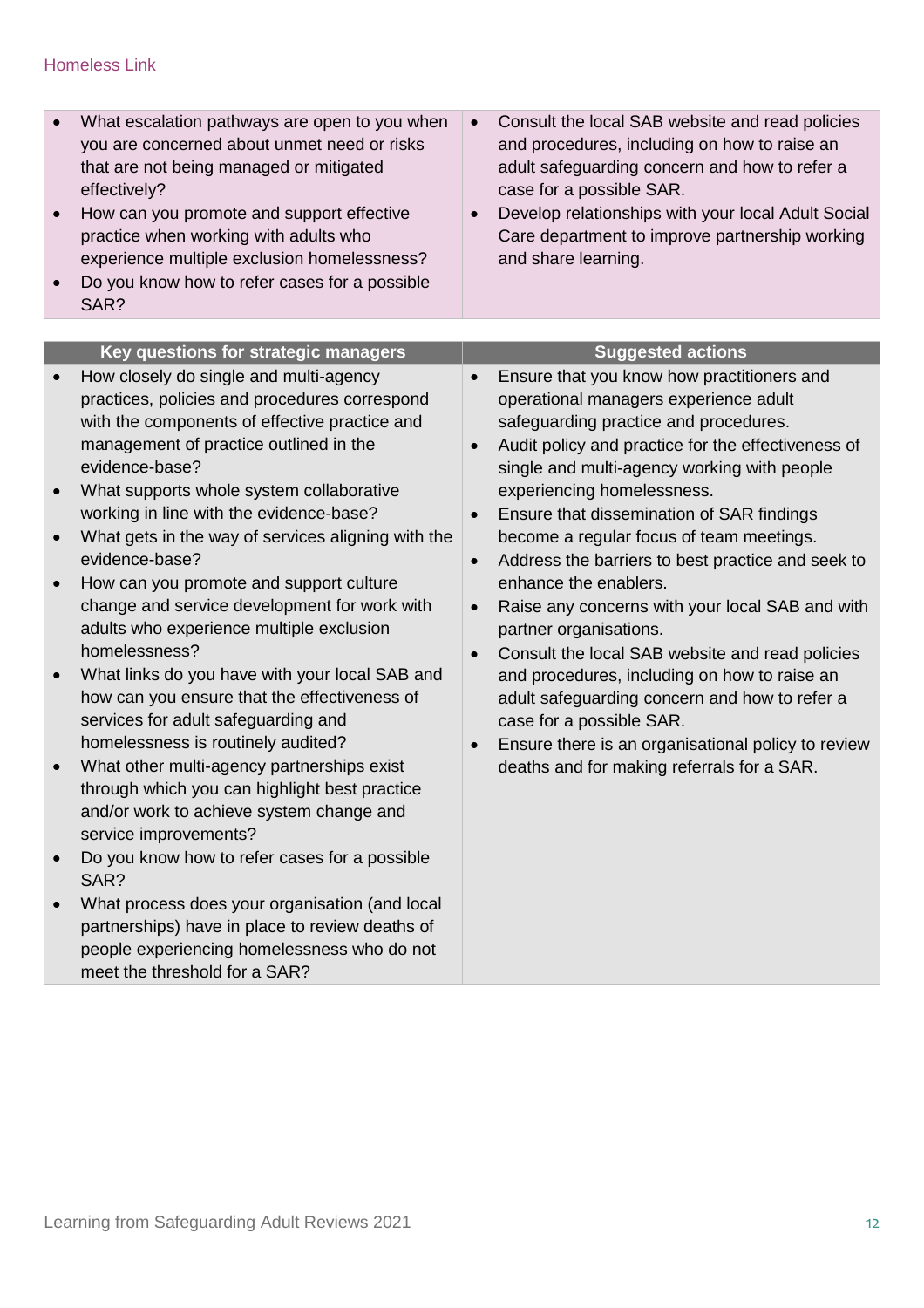# **References**

Martineau, S., Cornes, M., Manthorpe, J., Ornelas, B. and Fuller, J. (2019) *Safeguarding, Homelessness and Rough Sleeping: An Analysis of Safeguarding Adult Reviews*. London: Kings College London.

Preston-Shoot, M. (2020) *Adult Safeguarding and Homelessness. A Briefing on Positive Practice*. London: LGA and ADASS. [www.local.gov.uk/publications/adult-safeguarding-and-homelessness-briefing-positive](http://www.local.gov.uk/publications/adult-safeguarding-and-homelessness-briefing-positive-practice)[practice](http://www.local.gov.uk/publications/adult-safeguarding-and-homelessness-briefing-positive-practice)

Preston-Shoot, M. (2021) Adult Safeguarding and Homelessness. Experience-Informed Practice. London: LGA/ADASS. [www.local.gov.uk/publications/adult-safeguarding-and-homelessness-experience-informed](http://www.local.gov.uk/publications/adult-safeguarding-and-homelessness-experience-informed-practice)[practice](http://www.local.gov.uk/publications/adult-safeguarding-and-homelessness-experience-informed-practice)

Preston-Shoot, M., Braye, S., Preston, O., Allen, K. and Spreadbury, K. (2020) *National SAR Analysis April 2017 – March 2019: Findings for Sector-Led Improvement*. London: LGA/ADASS.

Weal, R. (2020) *Knocked Back: How a Failure to Support people Sleeping Rough with Drug and Alcohol Problems is Costing Lives*. London: St Mungo's.

# <span id="page-12-0"></span>**Resources**

Cream, J., Fenney, D., Williams, E., Baylis, A., Dahir, S. and Wyatt, H. (2020) *Delivering Health and Care for People who Sleep Rough. Going Above and Beyond*. London: Kings Fund.

Ornelas, B., Murinas, D., Hine, R., Whittaker, S., *et al.* (2018) *The Care Act Multiple Needs Toolkit*. Voices of Stoke. Accessed on 09/06/2021 at [www.voicesofstoke.org.uk/wp-content/uploads/2018/02/CareActToolKit.pdf.](http://www.voicesofstoke.org.uk/wp-content/uploads/2018/02/CareActToolKit.pdf)

Ornelas, B., Bateman, F., Meakin, A., Cornes, M. and Pritchard-Jones, L. (2019) *Multiple Exclusion Homelessness: A Safeguarding Toolkit for Practitioners*. Accessed on 09/06/2021 at [www.qni.org.uk/wp](http://www.qni.org.uk/wp-content/uploads/2020/05/SafeguardingToolkitDRAFT-PDF.pdf)[content/uploads/2020/05/SafeguardingToolkitDRAFT-PDF.pdf](http://www.qni.org.uk/wp-content/uploads/2020/05/SafeguardingToolkitDRAFT-PDF.pdf)

Preston-Shoot, M. (2019) 'Self-Neglect and Safeguarding Adult Reviews: Towards a Model of Understanding Facilitators and Barriers to Best Practice.' *Journal of Adult Protection*, 21 (4), 219-234.

Preston-Shoot, M. and Ward, M. (2021) *How to Use legal Powers to Safeguard Highly Vulnerable Dependent Drinkers in England and Wales.* London: Alcohol Change UK

Public Health England (2018) *Evidence Review: Adults with Complex Needs (with a particular focus on street begging and street sleeping)*. London: Public Health England.

Homeless Link's guidance on safeguarding and the Care Act: <https://homeless.org.uk/statutory-frameworks-resources>

Homeless Link's safeguarding training:

<https://www.homeless.org.uk/products/training/courses/safeguarding-vulnerable-adults>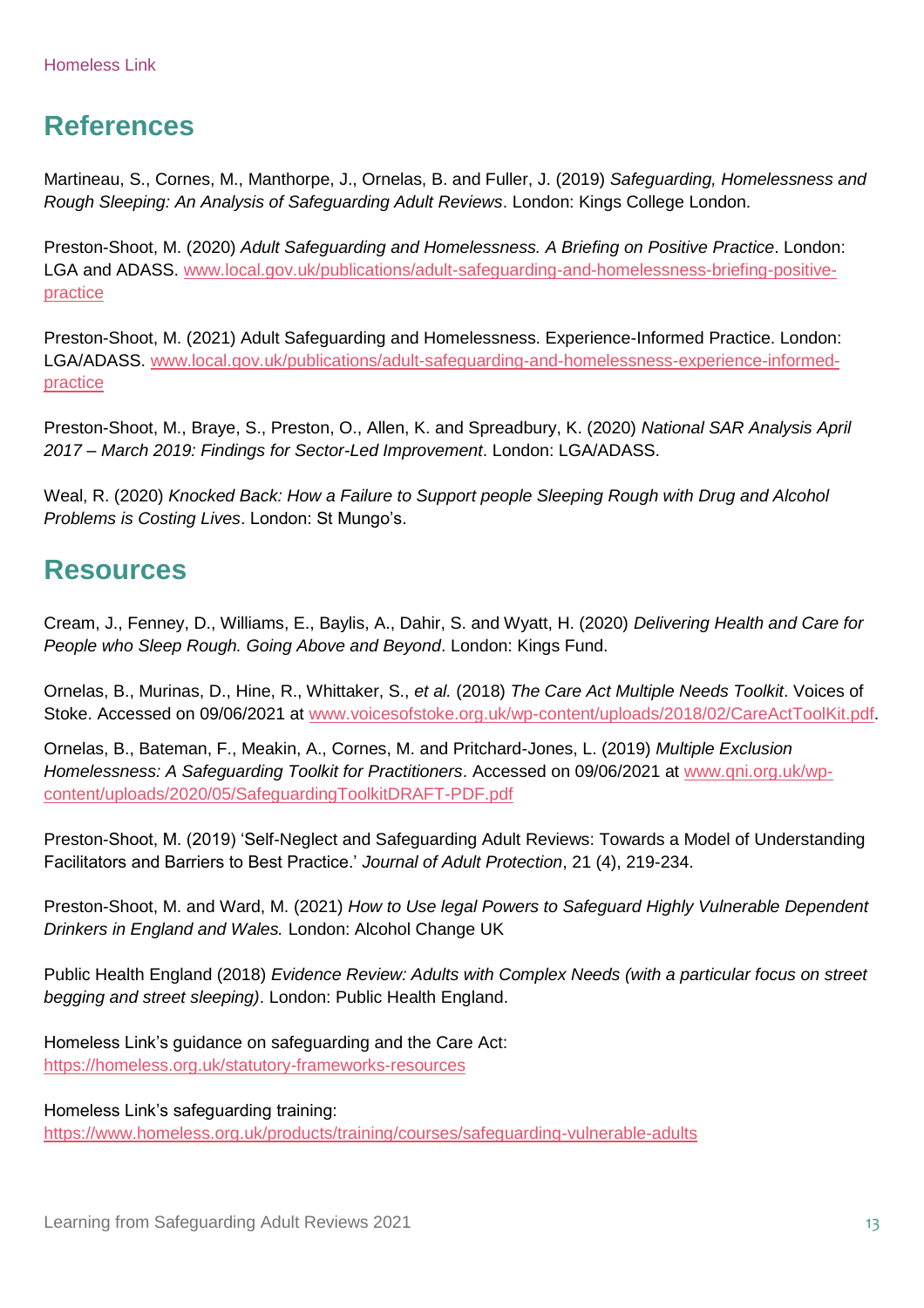#### Homeless Link

Local Government Association's briefings on adult safeguarding: <https://www.local.gov.uk/>

### No Recourse to Public Funds Network:

[http://www.nrpfnetwork.org.uk](http://www.nrpfnetwork.org.uk/)

# SAR Library on the National Network of Chairs of SABs:

[https://nationalnetwork.org.uk](https://nationalnetwork.org.uk/)